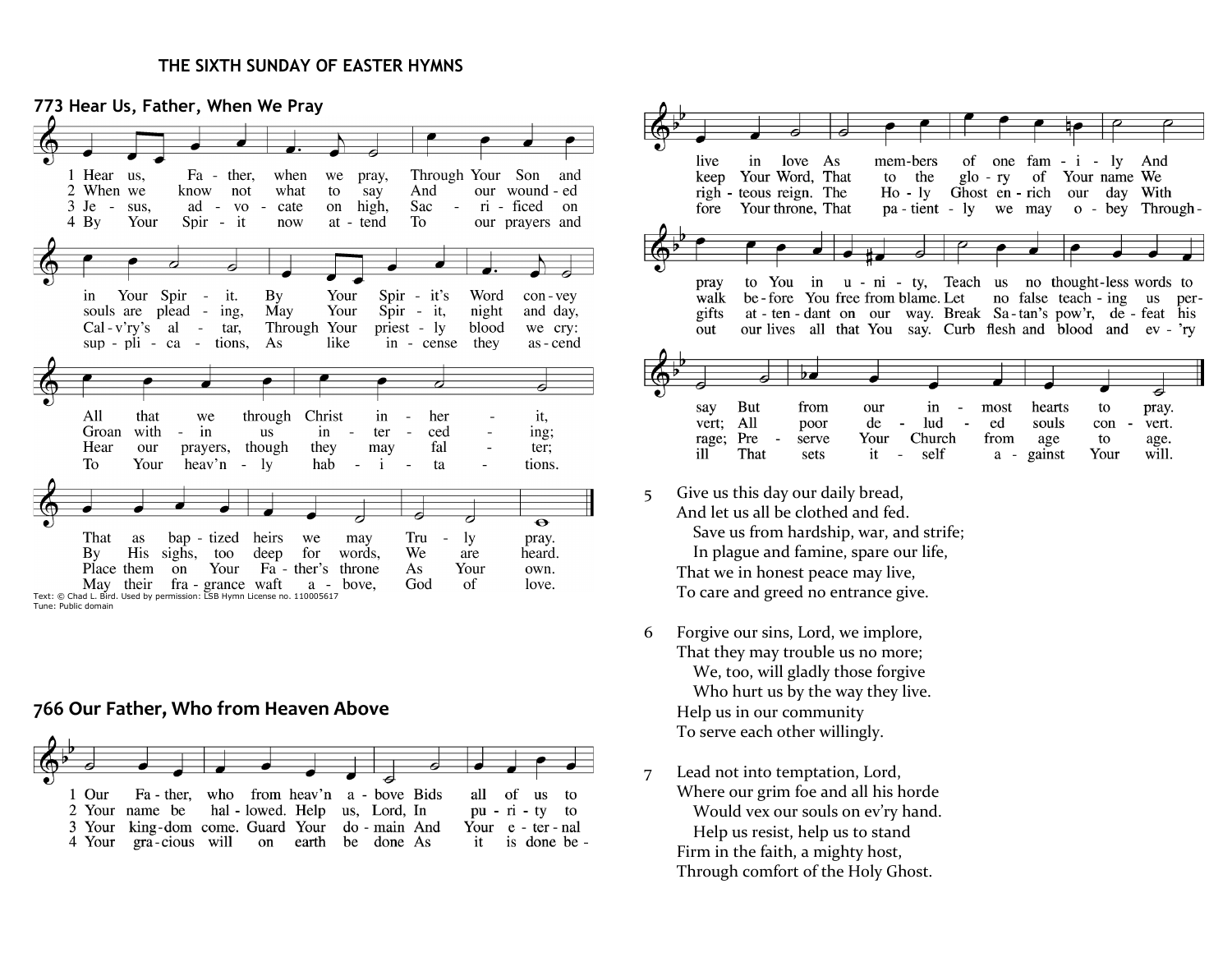- 8 From evil, Lord, deliver us; The times and days are perilous. Redeem us from eternal death, And, when we yield our dying breath, Console us, grant us calm release, And take our souls to You in peace.
- 9 Amen, that is, so shall it be. Make strong our faith in You, that we May doubt not but with trust believe That what we ask we shall receive. Thus in Your name and at Your Word We say, "Amen, O hear us, Lord!"

#### Text (sts. 1, 6, 8–9): Public domain

Text (sts. 2–5, 7): © 1980 Concordia Publishing House. Used by permission: LSB Hymn License no. 110005617 Tune: Public domain



## **585 Lord Jesus Christ, with Us Abide**

- 5 Restrain, O Lord, the human pride That seeks to thrust Your truth aside Or with some man-made thoughts or things Would dim the words Your Spirit sings.
- 6 Stay with us, Lord, and keep us true; Preserve our faith our whole life through— Your Word alone our heart's defense, The Church's glorious confidence.

Text: © 1982 Concordia Publishing House. Used by permission: LSB Hymn License no. 110005617 Tune: Public domain

## **742 For Me to Live Is Jesus**



6 And so to Thee still cleaving When death shall come to me, I fall asleep believing And wake in heav'n with Thee! Text and tune: Public domain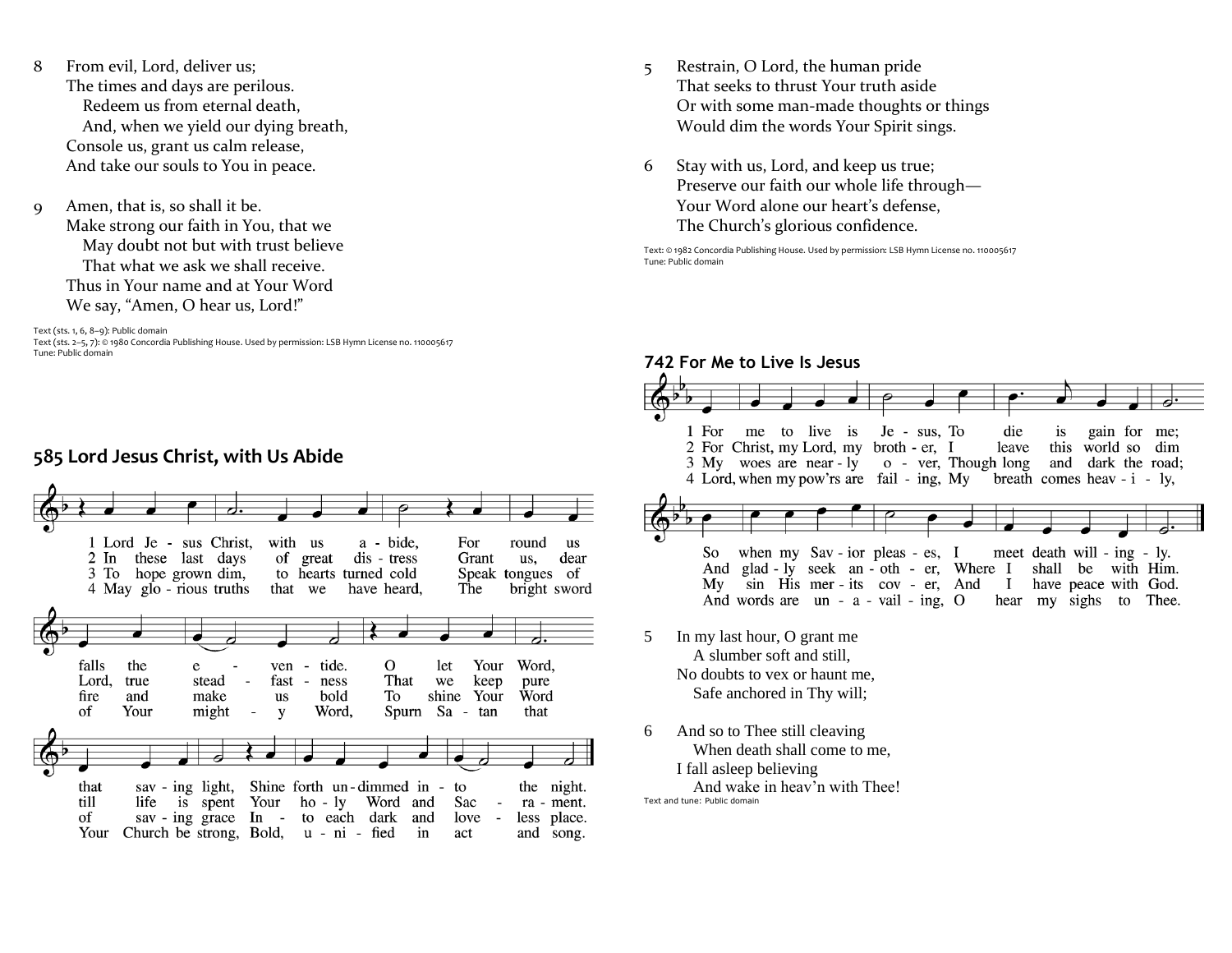

- 5 Mighty Victim from the sky, Hell's fierce pow'rs beneath You lie; You have conquered in the fight, You have brought us life and light. Alleluia!
- 6 Now no more can death appall, Now no more the grave enthrall; You have opened paradise, And Your saints in You shall rise. Alleluia!
- 7 Easter triumph, Easter joy! This alone can sin destroy; From sin's pow'r, Lord, set us free, Newborn souls in You to be. Alleluia!
- $\triangle$  8 Father, who the crown shall give, Savior, by whose death we live, Spirit, guide through all our days: Three in One, Your name we praise. Alleluia!

# **625 Lord Jesus Christ, Life-Giving Bread**



Text and tune: Public domain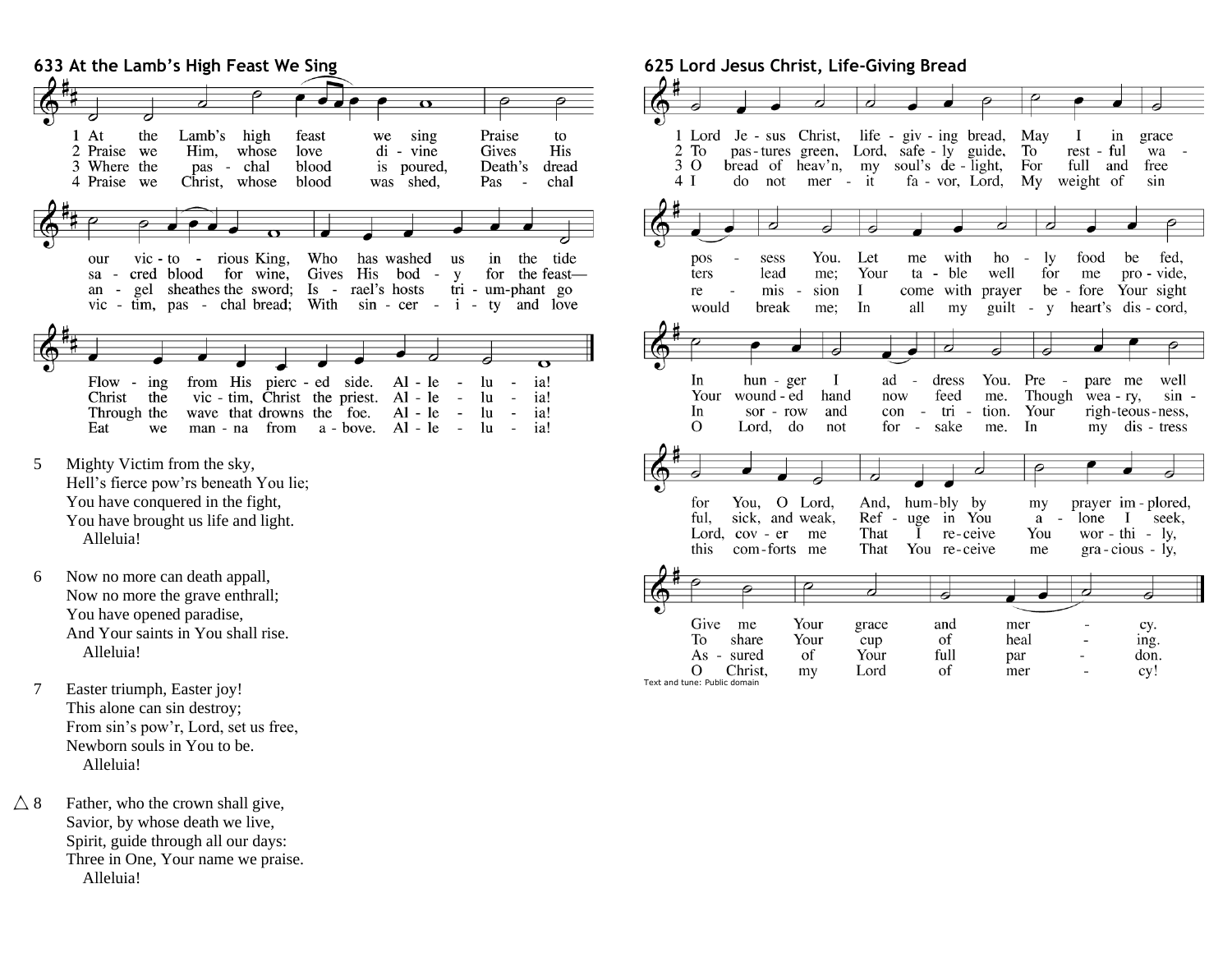# **724 If God Himself Be for Me**



- 5 For no one can condemn me Or set my hope aside; Now hell no more can claim me: Its fury I deride. No sentence now reproves me, No guilt destroys my peace; For Christ, my Savior, loves me And shields me with His grace.
- 6 Who clings with resolution To Him whom Satan hates Must look for persecution; For him the burden waits Of mock'ry, shame, and losses

 Heaped on his blameless head; A thousand plagues and crosses Will be his daily bread.

- 7 From me this is not hidden, Yet I am not afraid; I leave my cares, as bidden, To whom my vows were paid. Though life from me be taken And ev'rything I own, I trust in You unshaken And cleave to You alone.
- 8 No danger, thirst, or hunger, No pain or poverty, No earthly tyrant's anger Shall ever vanquish me. Though earth should break asunder, My fortress You shall be; No fire or sword or thunder Shall sever You from me.
- 9 No angel and no gladness, No throne, no pomp, no show, No love, no hate, no sadness, No pain, no depth of woe, No scheming, no contrivance, No subtle thing or great Shall draw me from Your guidance Nor from You separate .
- 10 My heart with joy is springing; I am no longer sad. My soul is filled with singing; Your sunshine makes me glad. The sun that cheers my spirit Is Jesus Christ, my King; The heav'n I shall inherit Makes me rejoice and sing.

Text and tune: Public domain